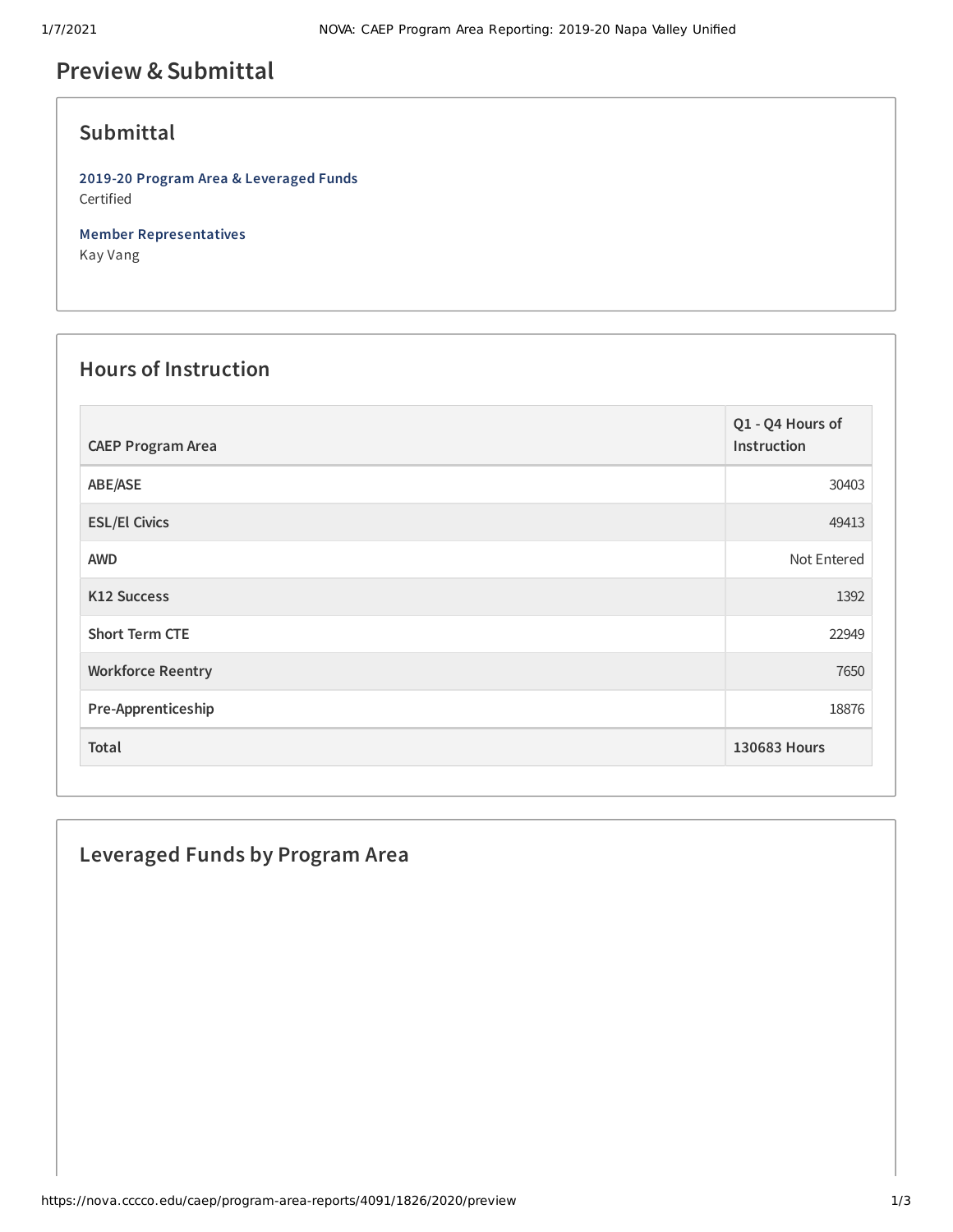1/7/2021 NOVA: CAEP Program Area Reporting: 2019-20 Napa Valley Unified

| Fund                                               | <b>ABE/ASE</b>        | ESL/El<br><b>Civics</b> | <b>AWD</b>            | K12<br><b>Success</b> | <b>Short</b><br><b>Term CTE</b> | Workforce<br>Reentry  | Pre-<br>Apprenticeship | <b>Totals</b> |
|----------------------------------------------------|-----------------------|-------------------------|-----------------------|-----------------------|---------------------------------|-----------------------|------------------------|---------------|
| California<br>Adult<br><b>Education</b><br>Program | \$597,137             | \$1,018,746             | Not<br>Entered        | \$162,529             | \$660,618                       | \$220,206             | Not Entered            | \$2,659,236   |
| <b>CalWORKs</b>                                    | <b>Not</b><br>Entered | Not Entered             | <b>Not</b><br>Entered | Not<br>Entered        | <b>Not</b><br>Entered           | <b>Not</b><br>Entered | Not Entered            | \$0           |
| <b>NonCredit</b>                                   | <b>Not</b><br>Entered | Not Entered             | Not<br>Entered        | <b>Not</b><br>Entered | <b>Not</b><br>Entered           | <b>Not</b><br>Entered | Not Entered            | \$0           |
| <b>Perkins</b>                                     | <b>Not</b><br>Entered | Not Entered             | Not<br>Entered        | <b>Not</b><br>Entered | <b>Not</b><br>Entered           | <b>Not</b><br>Entered | Not Entered            | \$0           |
| <b>LCFF</b>                                        | Not<br>Entered        | Not Entered             | Not<br>Entered        | Not<br>Entered        | Not<br>Entered                  | <b>Not</b><br>Entered | Not Entered            | \$0           |
| Fees                                               | <b>Not</b><br>Entered | Not Entered             | <b>Not</b><br>Entered | Not<br>Entered        | \$43,734                        | <b>Not</b><br>Entered | Not Entered            | \$43,734      |
| K12 Adult Ed<br><b>Jail Funds</b>                  | <b>Not</b><br>Entered | Not Entered             | Not<br>Entered        | <b>Not</b><br>Entered | <b>Not</b><br>Entered           | <b>Not</b><br>Entered | Not Entered            | \$0           |
| <b>WIOA II</b>                                     | \$114,950             | \$161,550               | Not<br>Entered        | <b>Not</b><br>Entered | <b>Not</b><br>Entered           | <b>Not</b><br>Entered | Not Entered            | \$276,500     |
| Contracted<br><b>Services</b>                      | <b>Not</b><br>Entered | Not Entered             | <b>Not</b><br>Entered | <b>Not</b><br>Entered | <b>Not</b><br>Entered           | <b>Not</b><br>Entered | Not Entered            | \$0           |
| <b>Other State</b><br>Grants                       | \$0                   | Not Entered             | Not<br>Entered        | Not<br>Entered        | \$120,459                       | Not<br>Entered        | Not Entered            | \$120,459     |
| <b>Totals</b>                                      | \$712,087             | \$1,180,296             | \$0                   | \$162,529             | \$824,811                       | \$220,206             | \$0                    | \$3,099,929   |

## **Certification**

**36 Napa Valley Adult Education Consortium - Primary Contact**

**Elena Toscano MEd** Project Manager [elenanvaec@gmail.com](mailto:elenanvaec@gmail.com)

Approved by Elena Toscano MEd

**01/07/2021 12:59 PM PST**